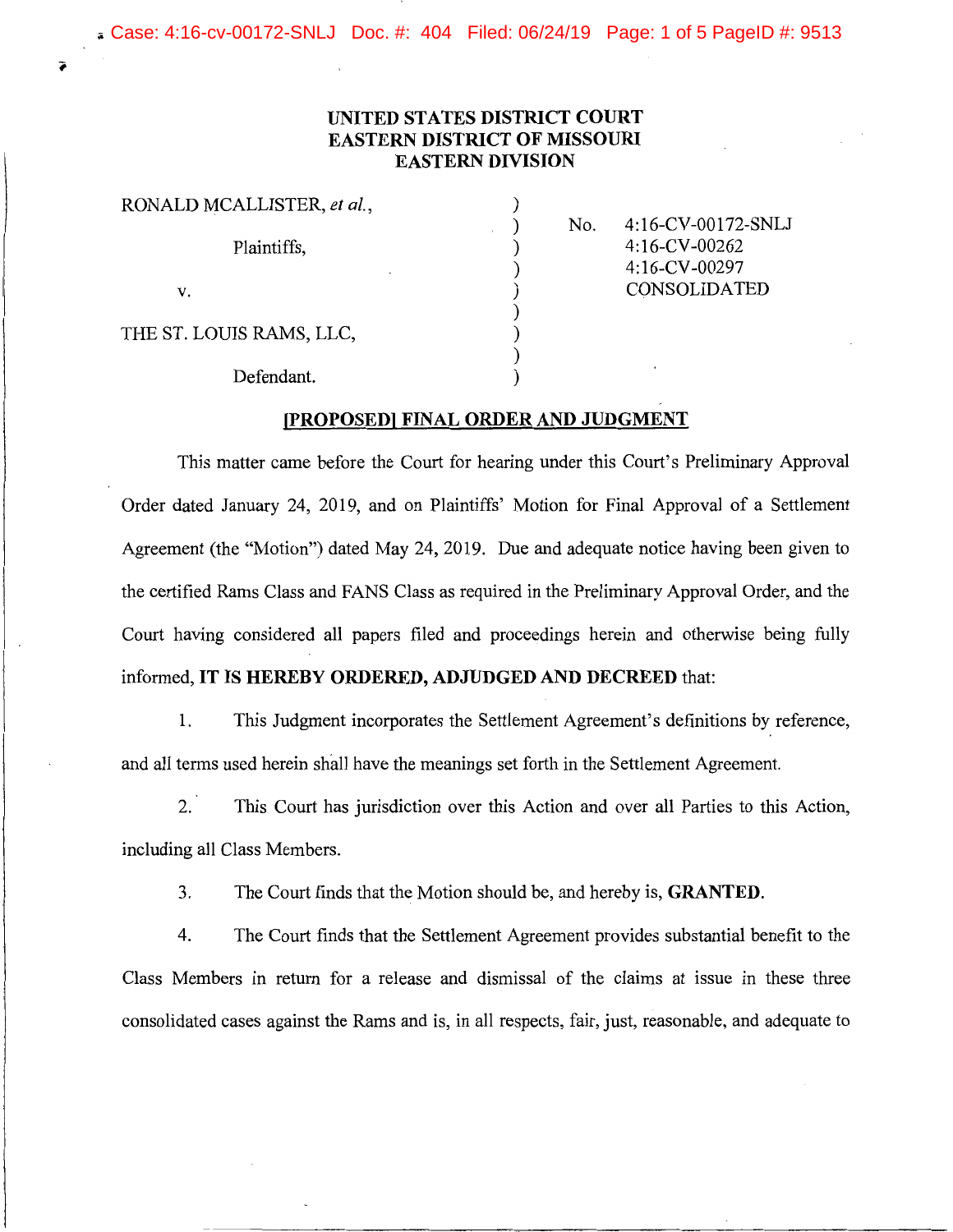the Class and, therefore, finally approves the Settlement Agreement under Federal Rule of Civil Procedure 23(e), and directs the Settlement Agreement's terms to be performed as stated therein.

5. The Court has already concluded in its Memorandum and Order dated March 13, 2018 (ECF No. 355) and in its Memorandum and Order dated April 19, 2018 (ECF No. 375) that the Rams Class, the Rams MMPA Subclass, the FANS Class, and the FANS MMPA Subclass satisfy the prerequisites of Rule 23(a) because the classes are so numerous that joinder of all members is impracticable, there are numerous questions of law or fact common to the Rams Class, the Rams MMPA Subclass, the FANS Class, and the FANS MMPA Subclass, the claims of the Class Representatives are typical of claims of the Rams Class and the FANS Class and their respective MMPA Subclasses, and the Class Representatives will fairly and adequately protect the interests of their respective Classes and MMPA Subclasses. The Court certified the Rams Class, the Rams MMPA Subclass, the FANS Class, and the FANS MMPA Subclass because the Court found that the questions of law or fact common to Class Members predominate over any questions affecting only individual members, and that a class action is superior to other available methods for fairly and efficiently adjudicating the controversy. The Court appointed Class Counsel to represent the Rams Class, the Rams MMPA Subclass, the FANS Class, and the FANS MMPA Subclass.

6. Class Members and the Rams shall be bound by the Settlement Agreement and releases contained therein, and this Order and Final Judgment, and Class Members do not have any further opportunity to opt out of this litigation.

7. Any Class Member who did not timely file and serve an objection in writing to the Settlement Agreement, to the entry of this Order and Final Judgment, or to Class Counsel's application for fees and costs, in accordance with the procedures set forth in the Notice is deemed

Ĵ

2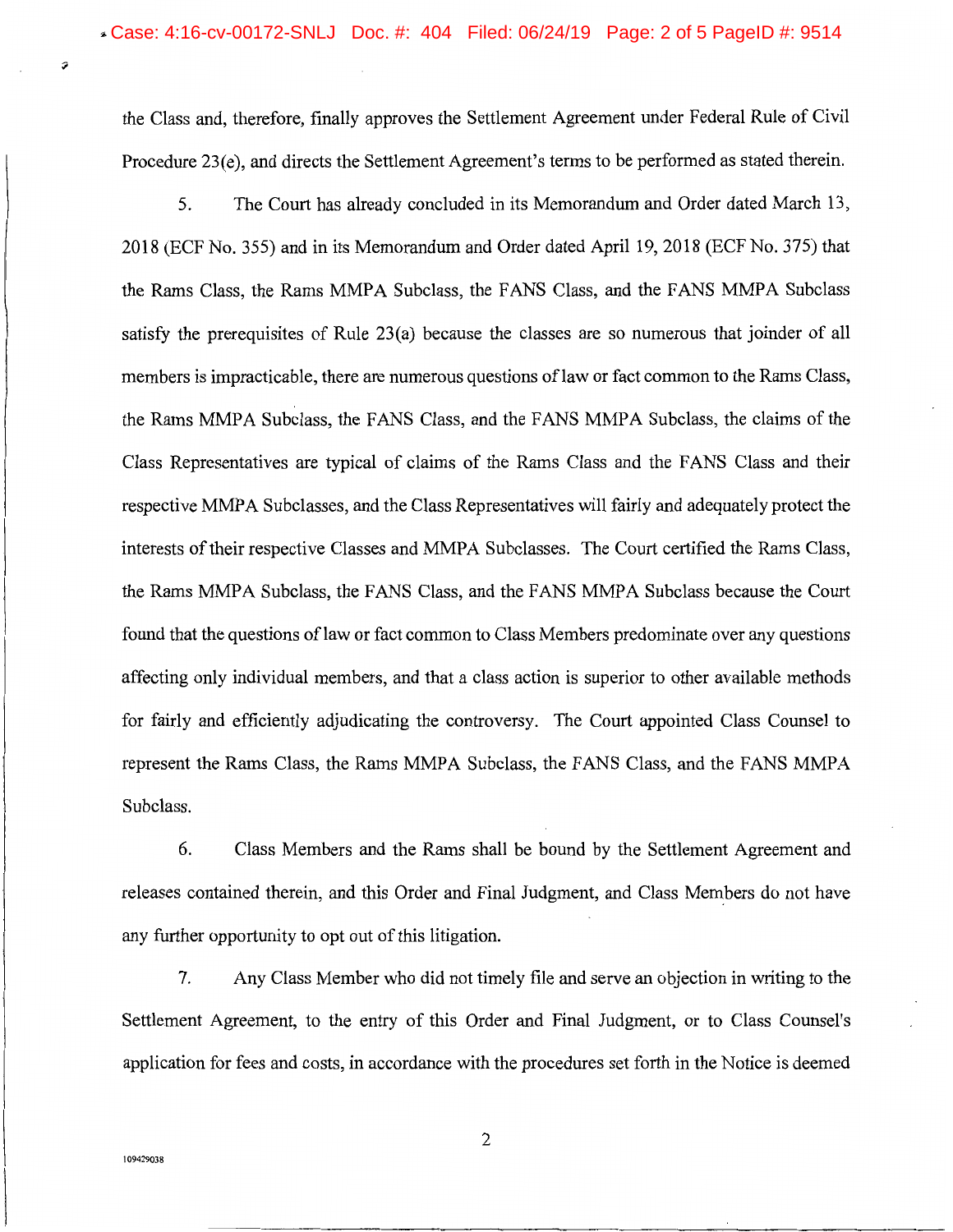to have waived any such objection by appeal, collateral attack, or otherwise. No timely objections have been filed and the only untimely objection received has no merit and is thus denied.

8. Having determined pursuant to Rule 54(b) that there is no just reason for delay, the Complaints and all claims asserted therein, including all claims of the Rams Class, the Rams MMPA Subclass, the FANS Class, and the FANS MMPA Subclass, but excluding Richard Hellmer who validly and timely requested exclusion from the Class ("Excluded Class Members") and excluding the Rams' third party complaint against the Regional Convention and Visitors Commission which is the subject of a pending arbitration, are dismissed with prejudice. Specifically included in the scope of this Order and Final Judgment, but without limitation, are any claims for breach of contract, unjust enrichment, money had and received, and for violation of the MMPA made by any person pursuant to or arising under the Rams PSL Agreement or the FANS PSL Agreement. The Parties shall bear their own costs, except as otherwise provided in the Settlement Agreement and in the Court's separate order(s) regarding Plaintiffs' Fee Application.

9. On the Effective Date, the Parties, except Excluded Class Members, shall be deemed to have, and by operation of the Judgment shall have, fully, finally, and forever released, relinquished and discharged the Released Parties from any and all claims for relief, causes of action, suits, petitions, demands in law or equity, or any allegations of liability, damages, debts, contracts, agreements, obligations, promises, attorneys' fees, costs, interest or expenses, whether liquidated or unliquidated, whether known or unknown, whether under state or federal law, that were or could have been asserted in the Action, or are based on or in any way related to the Rams' conduct as alleged in the Complaints, or arise in any way from the Rams PSL Agreement or the FANS PSL Agreement.

 $3$ <sup>109429038</sup>

 $\partial$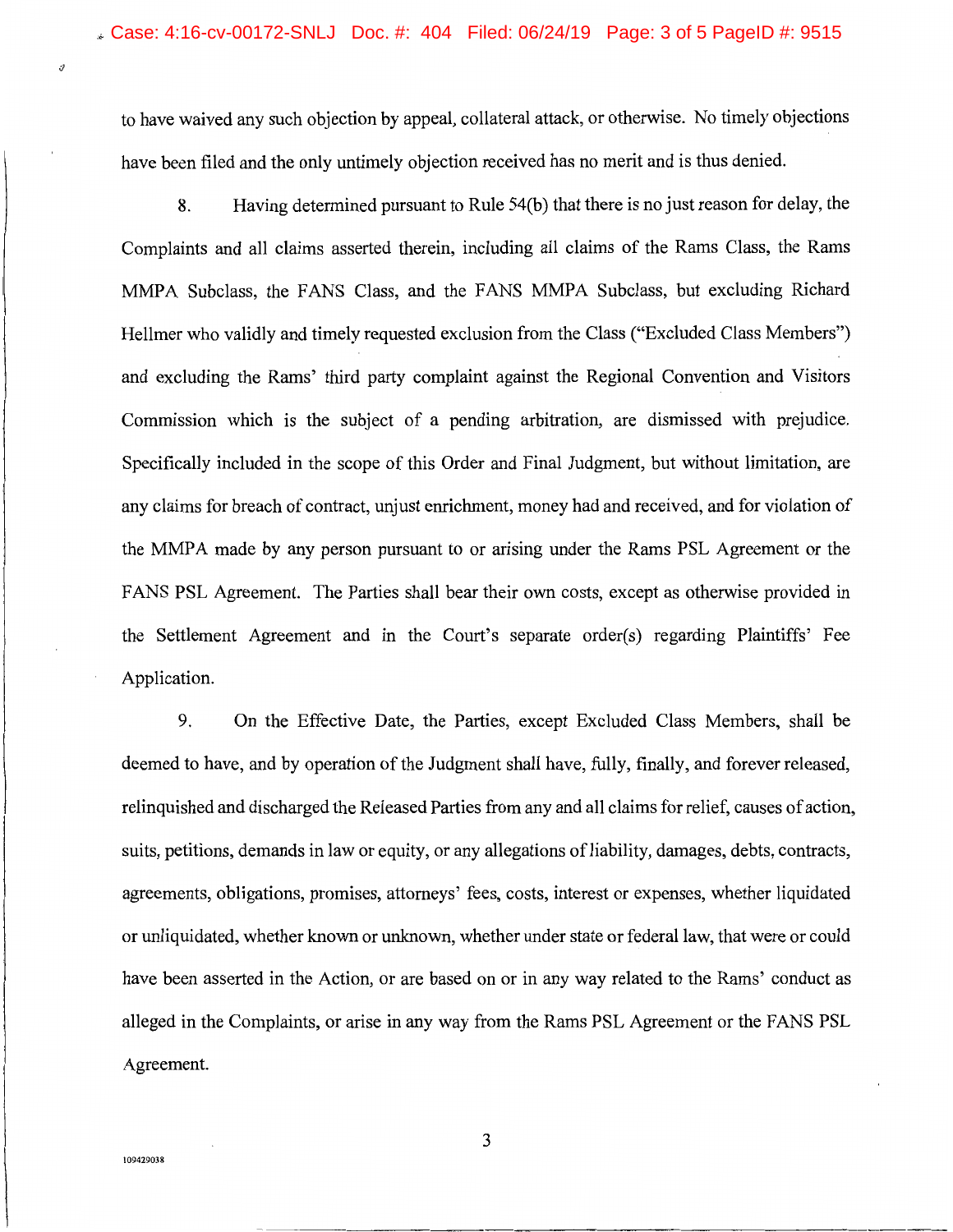10. The Notice, including the Long Form Notice, the Postcard Notice, the E-mail Notice, and the Publication Notice, given to the Class were the best notice practicable under the circumstances, including individual notice to all Class Members who could be identified through reasonable effort, and said Notice was made in a reasonable manner and fully satisfied the requirements of applicable law, including Rule 23(c)(2), Rule 23(e)(4), and the Due Process Clause of the United States Constitution.

11. Except in connection with the enforcement of its provisions, the Settlement Agreement, and any act performed or document executed under or in furtherance of the Settlement Agreement or any negotiation, discussion, or proceedings in connection with the Settlement Agreement shall not be offered or received against any Party for any reason including, without limitation, as evidence of or construed as or deemed to be evidence of any presumption, concession, or admission by the Rams with respect to the truth of any fact alleged by Plaintiffs or the validity of any claim that was or could have been asserted in the Complaints, or in any litigation, or the deficiency of any defense that was or could have been asserted in this Action, or in any litigation, or of any liability, negligence, fault, or wrongdoing of the Rams.

12. Without affecting this Judgment's finality in any way, this Court hereby retains continuing jurisdiction over implementation of the Settlement Agreement and all Parties.

13. If there is no Effective Date, then (i) this Judgment shall be rendered null and void to the extent provided by and in accordance with the Settlement Agreement and shall be vacated and, in such event, all orders entered and releases delivered in connection herewith shall be null and void to the extent provided by and in accordance with the Settlement Agreement, and (ii) the Parties shall immediately revert to their litigation positions as of May 14, 2018 (the date on which the Court first stayed this Action pending the Parties' settlement discussions).

 $\overline{\bullet}$